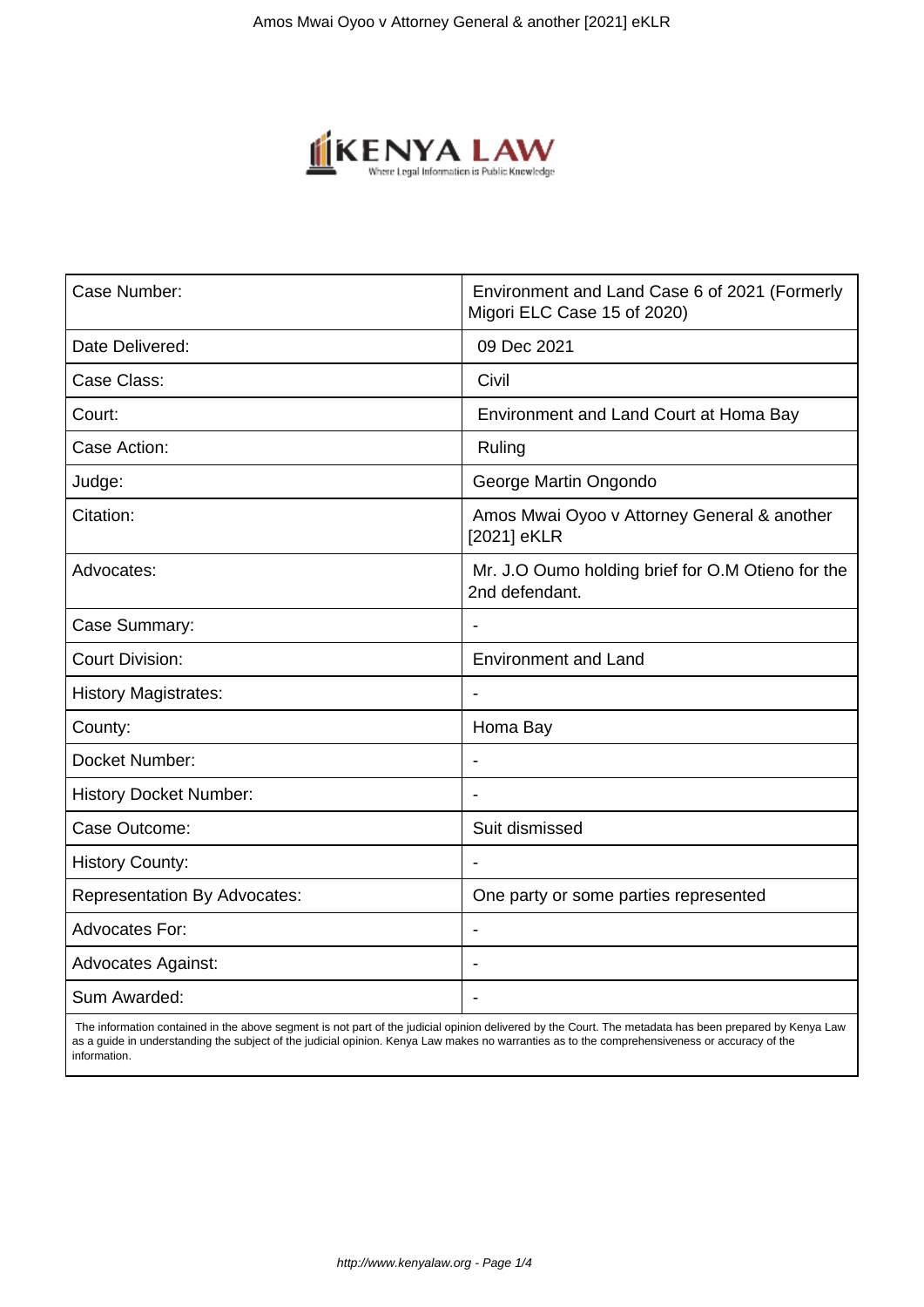# **REPUBLIC OF KENYA**

# **IN THE ENVIRONMENT AND LAND COURT OF KENYA AT HOMABAY**

### **ELC CASE NO. 6 OF 2021**

### **(FORMERLY MIGORI ELC CASE NO 15 OF 2020)**

**AMOS MWAI OYOO........................................................................................PLAINTIFF**

## **VERSUS**

**THE HON. ATTORNEY GENERAL....................................1ST DEFENDANT**

**PAUL MBUYA OCHIENG............................................................2ND DEFENDANT**

# **RULING**

1. This ruling is in respect of a report reference number RACH/LND/CO/VOL.1/20 dated 7<sup>th</sup> September 2020 prepared by the Land Registrar Rachuonyo East, South and North Sub Counties (the report herein) and the same reads in part:

"This number parcel 4406 is not captured anywhere on the area map but the original number 3098 is still on the map, it has never been subdivided (Emphasis laid)

2. Moreover, the report concludes thus:

"*Land parcel number Central/Kasipul/Kamuma/4406 (the suit land herein) was and fraudulently created and exists only on paper and not on the ground or map. (Emphasis mine)*

*Parcel numbers Central Kasipul/Kamuma/5882 and 5883 (the other land parcels herein) properly exist on the ground and the map and were properly and legally processed by the survey office."*

3. Notably, the report was prompted by this court's orders given on  $22<sup>nd</sup>$  July 2020 upon hearing counsel for the respective parties. The orders read, inter alia;

*a) "The Land Registrar, Rachuonyo based at Kosele and the County Surveyor, Homa Bay to visit the suit Land, LR No. Central Kasipul/Kamuma/4406 and other Land Parcels namely LR Nos. Central Kasipul Kamuma/5882 and 5883 to establish if there is any encroachment into the said Parcels of Land and whether the same exist and file report(s) in this court within the next 75 days form this date".*

4. It is important to note that the plaintiff through Rachuonyo and Rachuonyo Company Advocates commenced this suit by way of a plaint dated  $14<sup>th</sup>$  April 2020 seeking the following orders;

i) A declaration that the Plaintiff is the absolute proprietor of LAND REFERENCE NUMBER CENTRAL KASIPUL/KAMUMA 4406. (The suit land herein)

ii) A declaration that the alleged Title Deed issued (if any) to Paul Mbuya Ochieng naming him as the absolute proprietor of the suit land or any part thereof is null and void.

iii) An order directed at the 1<sup>st</sup> Defendant for the immediate restoration of the suit land in the names of the Plaintiff.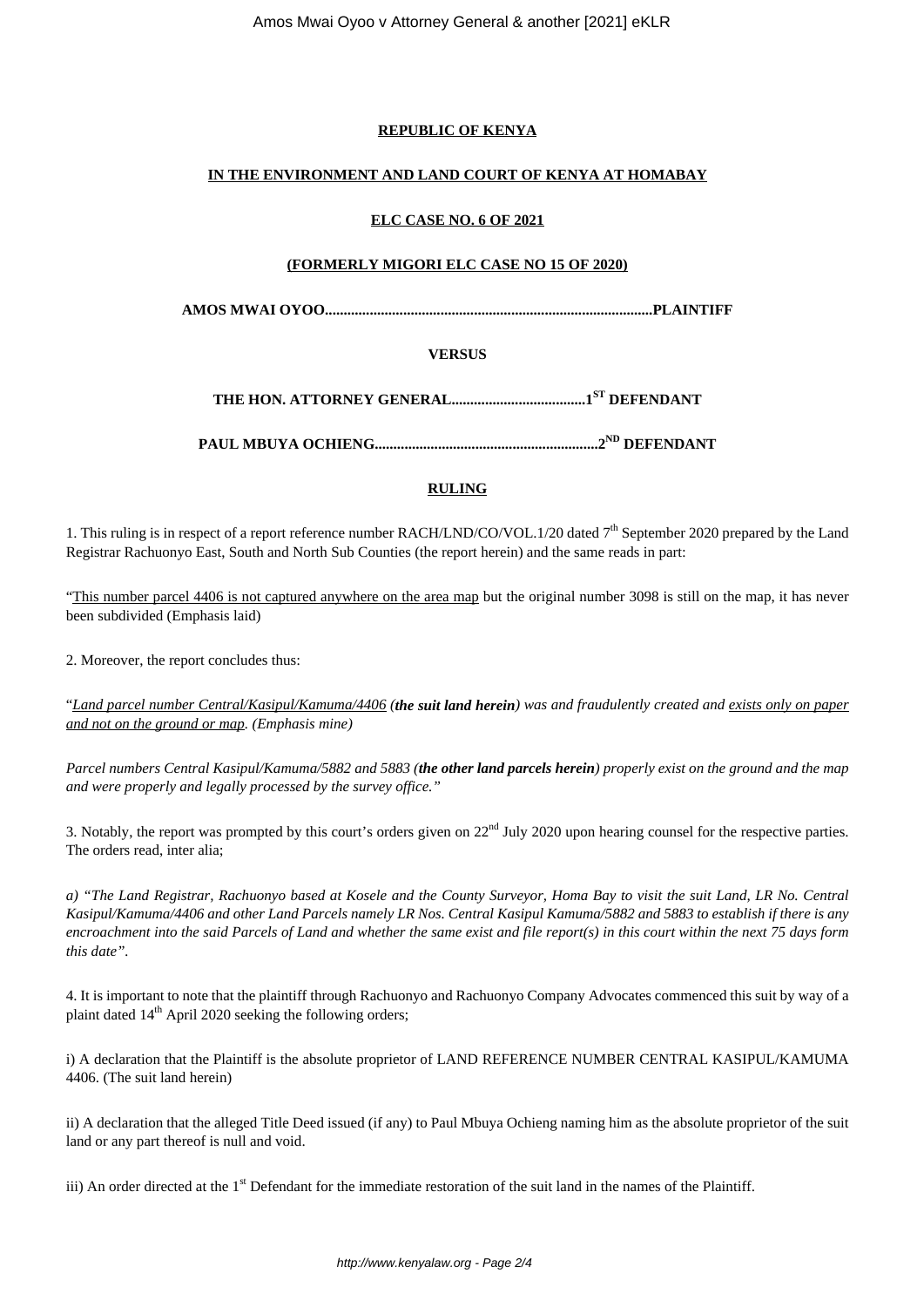iv) An order permanently restraining the Defendants by themselves, servants and/or agents from entering upon, selling, alienating or otherwise disposing or in any other way dealing in the suit property without the express written consent or authority of the Plaintiff.

v) General damages

vi) Costs of the suit.

5. Briefly, the plaintiff's lamentation is that he is the registered owner of the suit land upon purchase for valuable consideration. That he had been enjoying peaceful and quiet possession of the same until March 2020 when the  $2<sup>nd</sup>$  defendant invaded the suit land, demolished structures which had been erected thereon and fenced it using iron sheets hence preventing him from accessing and or enjoying the suit land. That immediately, he established that the 2<sup>nd</sup> defendant had been registered as the owner of the suit land by the Land Registrar, Rachuonyo through fraud and he pleaded particulars of fraud at paragraph 10 of the plaint. Thus, it precipitated the instant suit.

6. The 1st defendant was duly served herein. He neither entered an appearance nor filed a statement of defence in this suit.

7. The  $2^{nd}$  defendant filed his statement of defence dated  $4^{th}$  May 2020 on 6<sup>th</sup> May 2020 through the firm of O M Otieno and Company Advocates. He denied the plaintiff's claim and prayed that it be dismissed with costs to him. He stated in part that the creation of the title and registration of the suit land in the name of the plaintiff was fraudulent and proceed to set out particulars of fraud on the part of the plaintiff at paragraph 4 of his pleading.

8. On  $17<sup>th</sup>$  August 2021, this court ordered and directed thus;

"…*the parties to extract copies of the report and file and serve comments thereon within the next 60 days from this date…"*

9. As a result, the plaintiff filed no submissions herein

10. The  $2<sup>nd</sup>$  defendant filed submissions dated  $15<sup>th</sup>$  June 2021 and urged the court to dismiss this suit with costs. Counsel relied on the contents of the report especially the conclusion part of it, **sections 18 and 9 of the Land Registration Act, 2016 (2012)** and **section 27 of the Civil Procedure Act Chapter 21 Laws of Kenya. (The CPA herein).**

11. Learned counsel for the  $2^{nd}$  defendant filed issues for determination as perceived by the  $2^{nd}$  defendant together with the statement of defence. The issues include whether the plaintiff is entitled to orders sought in the plaint.

12. I have thoroughly considered the report, the parties' respective pleadings and the submissions of the  $2<sup>nd</sup>$  defendant in their entirety. On that score, has the report finally determined all the issues in this suit"

13. It is pretty clear from the report that the suit land does not exist on the ground or the map as stated in paragraphs 1 and 2 herein above. The other land parcels are contained in Registry Map Sheet number 24 and they are located in Kasipul within Homa Bay County.

14. This court's orders as stated in paragraphs 3 and 8 hereinabove were made in the spirit of Article 159 (2) (b) of the Constitution of Kenya, 2010 which stipulates;

"Justice shall not be delayed."

15. Sections 18 and 19 of the **Land Registration Act, 2016 (2012)**, provide for establishment of approximate boundaries and approximate situation of registered parcels of land. I note the said provisions accordingly.

16. It is noteworthy that, the report herein is an opinion evidence as provided for under **sections 48 to 54 of the Evidence Act Chapter 80 Laws of Kenya**. The same is persuasive in nature,